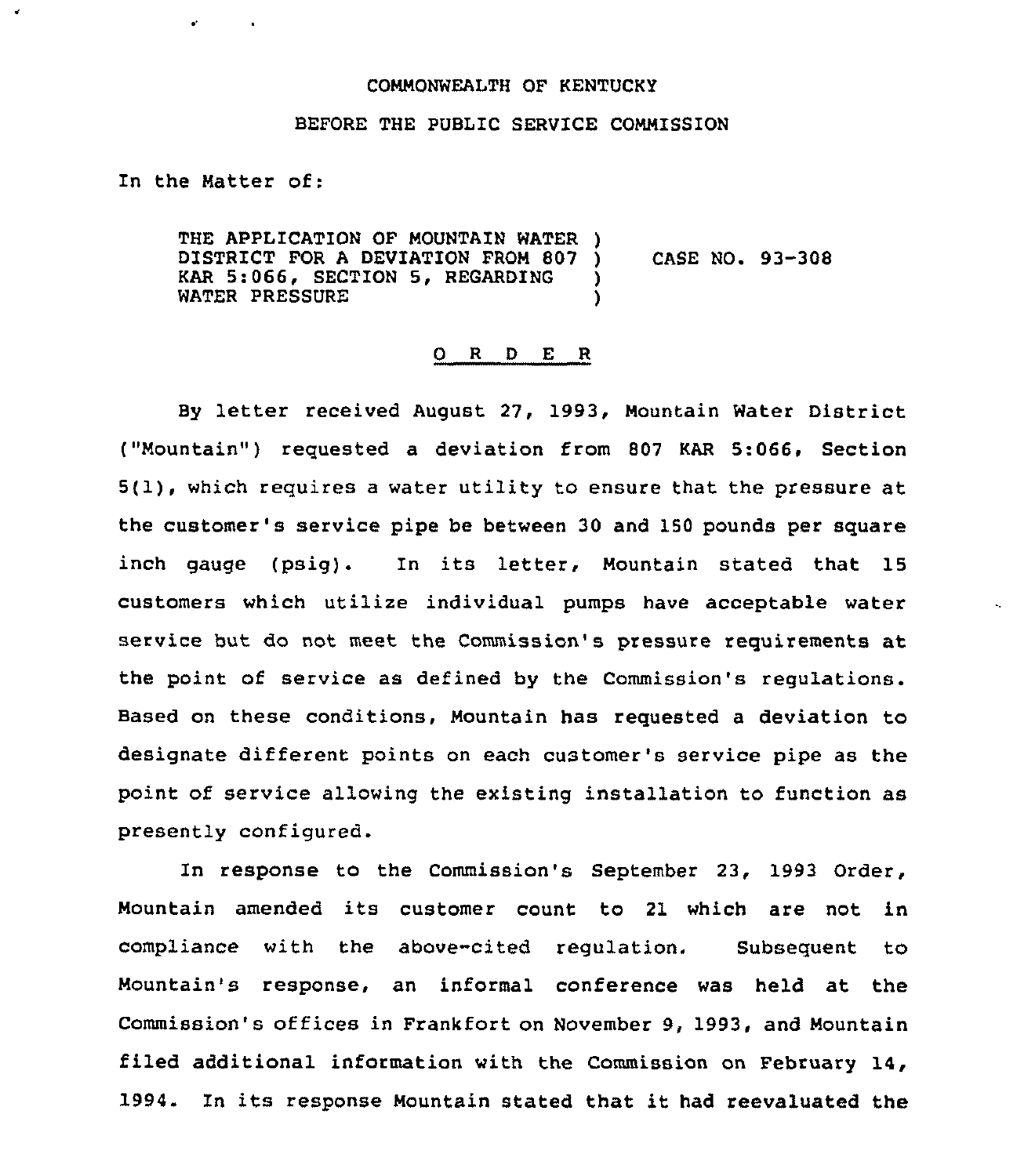areas where customers utilize individual pumps but do not have 30 psig at the point of service. This reevaluation determined that only 13 customers in three different areas have less than 30 psig at the point of service. Based on this information Mountain requested a three year period to bring these low pressure areas into compliance with Commission regulations. This would be accomplished by correcting one area each year so that all areas would be in compliance by the end of the third year.

 $\bullet$ 

 $\mathbf{v} = \mathbf{v} \times \mathbf{v}$  .

The Commission, having reviewed the application and being otherwise sufficiently advised, finds that:

1. Water distribution system pressures below <sup>30</sup> psig do not conform to good standard engineering practice and pose a potential public health threat.

2. A deviation from 807 KAR 5:066, Section 5(1), allowing continual operation below 30 psig or a change in the point of service is not in the public interest and should be denied.

3. Mountain should immediately have an engineering consultant review its water distribution system and recommend improvements to upgrade its service capabilities to the low pressure areas. Within 120 days of the date of this Order, Mountain should file with the Commission a copy of the consultant's engineering report outlining the investigation and recommendations. Mountain should also file a schedule of target dates for completing improvements necessary to upgrade its water distribution system. This schedule should include all phases, from initial planning to actual completion and operation. Mountain should also

```
-2-
```